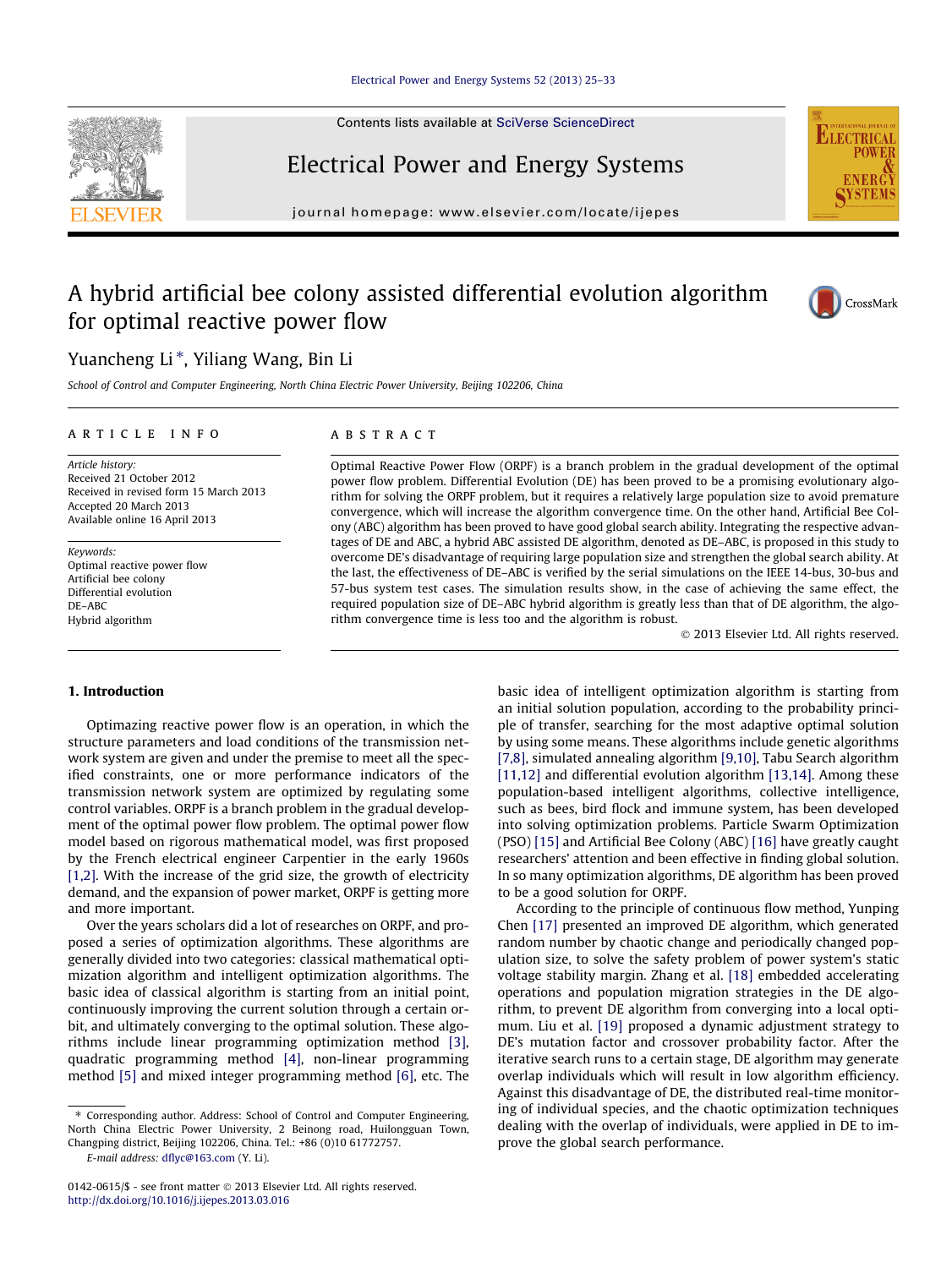Varadarajan and Swarup [\[20\]](#page--1-0) modeled ORPF as a mixed-integer nonlinear constrained optimization problem, considered voltage security constraints in the premise, used DE algorithm to solve ORPF problem which mixed continuous and discrete variables. They adjusted the generator voltage, the transformer tap position, and the amount of reactive power compensation devices to minimize the active power network losses. Basu [\[21\]](#page--1-0) proposed application of DE algorithm to solve optimal power flow control problem with FACTS devices, the considered FACTS devices included TCSC and TCPS. Abbasy et al. [\[22\]](#page--1-0) proposed a distributed grid technology oriented multi-agent DE algorithm to solve ORPF problem based on the flow optimization, which took the sum of system reactive power cost and the active power loss as the minimum optimization goal, and the performance of the proposed algorithm was tested in IEEE 30-bus system test case.

ABC algorithm simulates the intelligent behavior of honey bee swarm and has been applied in power system to solve complex, multimodal and non-separate problems. With few parameters, ABC is simple to implement and efficient and robust compared to other algorithms [\[23\]](#page--1-0). Due to foods information distributed through whole bees, that ABC is good at exploration but poor at exploitation means it is insufficient to apply existing information to find better solution. Also it has convergence speed problem in some complex issues. In order to cope with these disadvantages, many version ABC are developed for specific circumstances [\[24\].](#page--1-0)

Through analysis of articles about the ORPF problem, we recognized that DE had been proved to be a promising evolutionary algorithm for solving the ORPF problem, but it requires a relatively large population size to avoid premature convergence, which will increase the algorithm convergence time, which is fatal for the online application of solving ORPF problem. In order to overcome this shortage of DE, we propose a hybrid ABC assisted DE algorithm by bringing the ABC algorithm's local search and global search ideas, denoted as DE–ABC. More clearly, in the DE algorithm we add the bee colony accelerating evolution process and the bee colony detecting operation, which can reduce the required population size while improving the search performance.

The paper is organized as follows. The ORPF problem formulation is first reviewed in Section 2. Then, Section 3 introduces the proposed DE–ABC hybrid algorithm, and explains how to combine DE and ABC in DE–ABC. In Section [4,](#page--1-0) the effectiveness of DE–ABC is verified by serial simulations on the IEEE 14-bus, 30-bus and 57 bus system test cases. Finally, Section [5](#page--1-0) concludes the paper.

#### 2. Problem formulation

Reactive power optimization model is the foundation to study the ORPF problem. And the objective function can be determined by considering several different aspects [\[25–27\].](#page--1-0) Given the economic aspect, the classical model takes the network losses as the objective function; given the security of power system, the classical model takes the value of bus voltage deviation as the objective function. Reactive power optimization model involves the control variables and state variables. Control variables are artificially adjustable, including the generator voltage, transfer tap position and the capacity of reactive power compensation equipment. The active output power of generator  $P_{Gi}$  and  $P_{Gslack}$  are control variables. Their values depend on active power load of bus and remain fixed in the situation. The real power generation  $P_{Gslack}$  at the slack bus is taken as unknown to avoid overspecifying the equality constraints so it is treated as state variables in power flow problem. State variables include voltage of P–Q buses and reactive power of P–V buses.

In this paper, taking minimum active power network losses as the goal, we establish the reactive power optimization model. The objective function is as follow:

$$
\text{fit} = \sum_{k=1}^{n_1} G_k(i,j) \left[ U_i^2 + U_i^2 - 2U_i U_j \cos(\delta_i - \delta_j) \right] \tag{1}
$$

In Eq.  $(1)$ , *i*, *j* denote respectively as the left and right side bus of branch  $k$ ;  $n_1$  is the total branch number of the transmission network system;  $G_k(i, j)$  is the conductance of branch k;  $U_i$ ,  $U_j$  denote respectively as the voltage of bus *i*, *j*;  $\delta_i$ ,  $\delta_j$  denote respectively as the angle of bus  $i, i$ .

Constraints include equality constraints and inequality constraints, and equality constraints refer to satisfying the flow equations which is shown as follow.

$$
\begin{cases}\nP_{G_i} - P_{L_i} = U_i \sum_{j \subset N_i} U_j (G_{ij} \cos \delta_{ij} + B_{ij} \sin \delta_{ij}) \\
Q_{G_i} + Q_{C_i} - Q_{L_i} = U_i \sum_{j \subset N_i} U_j (G_{ij} \sin \delta_{ij} - B_{ij} \cos \delta_{ij})\n\end{cases} \tag{2}
$$

In Eq. (2),  $P_{G_i}$  is the active power injected by bus *i*;  $Q_{G_i}$  is the reactive power injected by bus *i*;  $P_{L_i}$  is the active power consumed by bus *i*;  $Q_{L_i}$  is the reactive power consumed by bus *i*;  $Q_{C_i}$  is the reactive power compensation provided by bus i, which is controlled by the number of used shunt capacitor;  $U_i$ ,  $U_j$  denote respectively as the voltage of bus *i*, *j*;  $G_{ii}$  is the conductance between bus *i* and *j*;  $B_{ii}$  is the susceptance between bus *i* and *j*;  $\delta_{ij}$  is the angle difference between bus *i* and *j*;  $N_i$  is a set that contains the other side bus of all branches starting from bus  $i$ ;  $N$  is a set that contains all buses of the transmission network system.

Inequality constraints include the upper and lower boundaries of all state variables and control variables in the transmission network system.

Variable constraints include state variable constraints and control variable constraints. Eq. (3) is the state variable constraints.

$$
\begin{cases} Q_{G_i \min} \leqslant Q_{G_i} \leqslant Q_{G_i \max} \\ U_{i \min} \leqslant U_i \leqslant U_{i \max} \\ P_{gslack} \leqslant P_{gslack} \leqslant P_{gslack} \max \end{cases}
$$
\n(3)

In Eq. (3),  $Q_{G_i}$  is the reactive power generation of the generator bus  $G_i$ ;  $U_i$  is the voltage of the non-generator bus *i*;  $Q_{G_i \text{min}}$ ,  $Q_{G_i \text{max}}$  denote respectively as the lower and upper reactive power generation boundary of bus  $G_i$ ;  $U_{i \text{min}}$ ,  $U_{i \text{max}}$  denote respectively as the lower and upper voltage boundary of bus *i*.  $P_{\text{gslack}}$  is active power output of generator on slack bus and  $P_{gslackmin}$  and  $P_{gslackmax}$  are respectively output limits of the generator.

The control variable constraints are as follows:

$$
\begin{cases} Q_{C_i \min} \leqslant Q_{C_i} \leqslant Q_{C_i \max} \\ U_{G_i \min} \leqslant U_{G_i} \leqslant U_{G_i \max} \\ T_{T_i \min} \leqslant T_{T_i} \leqslant T_{T_i \max} \end{cases}
$$
\n(4)

In Eq. (4),  $Q_{C_i}$  is the reactive power generation of the reactive power compensation bus  $C_i$ ;  $U_{G_i}$  is the voltage of the generator bus  $G_i$ ;  $T_{T_i}$  is the position of the transfer tap  $T_i$ ;  $Q_{C_i \text{min}}$ ,  $Q_{C_i \text{max}}$  denote respectively as the lower and upper reactive power generation boundary of bus  $C_i$ ;  $U_{G_i \text{min}}$ ,  $U_{G_i \text{max}}$  denote respectively as the lower and upper voltage boundary of bus  $G_i$ ;  $T_{T_i \text{min}}$ ,  $T_{T_i \text{max}}$  denote respectively as the lower and upper position boundary of bus  $T_i$ .

#### 3. The proposed hybrid algorithm

The hybrid algorithm proposed in this study is a combination of DE algorithm and ABC algorithm. As DE has been well applied to solve ORPF problem of transmission network, in this paper we analyze characteristics of DE algorithm, and consider DE's shortcoming that requires a large population size to avoid premature convergence, try to search the possibility to improve DE algorithm. By finding and analyzing a variety of intelligent optimization